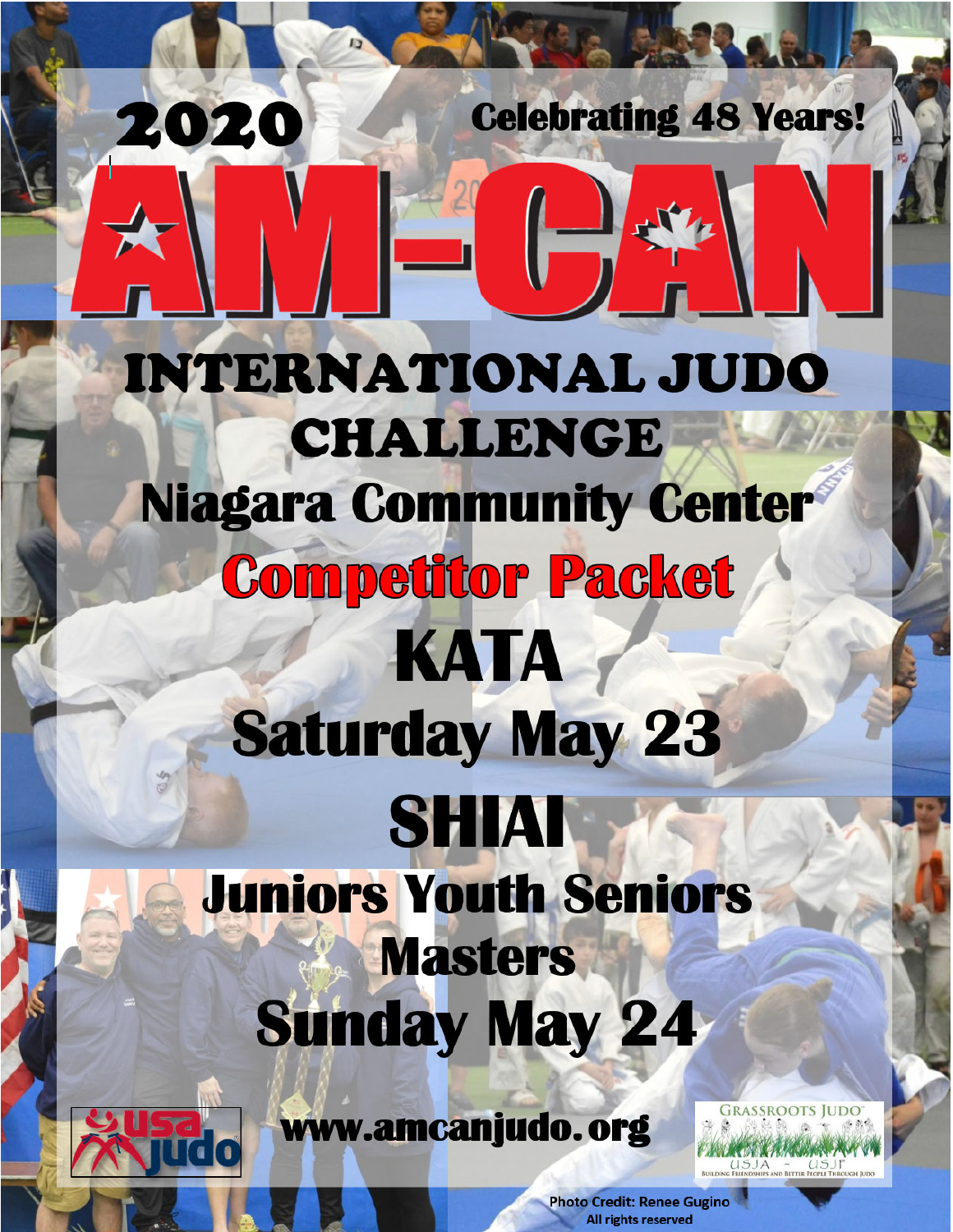





### **2020 INTERNATIONAL JUDO CHALLENGE**

| <b>HOSTED BY</b><br><b>SANCTIONED BY</b> | Am-Can International Judo, Inc.<br>USA Judo | Website: http://amcanjudo.org/                      |                          |  |  |
|------------------------------------------|---------------------------------------------|-----------------------------------------------------|--------------------------|--|--|
| <b>LOCATION</b>                          | <b>Tournament Site</b>                      | <b>Headquarter Hotel-Registration and Weigh-ins</b> |                          |  |  |
|                                          | Niagara Community Center                    | Hilton Garden Inn Buffalo Airport                   |                          |  |  |
|                                          | 530 66 <sup>th</sup> Street                 | 4201 Genesee Street                                 |                          |  |  |
|                                          | Niagara Falls, NY 14304                     | Cheektowaga, NY 14225                               |                          |  |  |
|                                          | (716) 371-9871                              | (716) 565-0040                                      |                          |  |  |
| <b>TOURNAMENT OFFICERS - 2020</b>        |                                             |                                                     |                          |  |  |
| President                                |                                             | Mr. Bruce Histed                                    | bruce1711@verizon.net    |  |  |
| Vice President/Treasurer                 |                                             | Mr. Alan Goldstein                                  | agoldstein@amcanjudo.org |  |  |
| <b>Tournament Director</b>               |                                             | Mr. DJay Kelly                                      | djkelly@amcanjudo.org    |  |  |
| Tournament Head Referee                  |                                             | Ms. Janet Johnson                                   | digiohn@yahoo.com        |  |  |
| Referee Liaison                          |                                             |                                                     | amcanref@aol.com         |  |  |
| Am-Can Founders                          |                                             | Mel and Joan Ginter                                 |                          |  |  |

**ELIGIBILITY –** Current USJI, USJA, USJF, ATJA, AJJF, Foreign National membership

**Juniors/Youth:** Junior Competitors: 6 to 16 years ‐ Minimum age is **six (6) years** on the day of the tournament. Youth Competitors: 17 to 20 years

Copies of proof of age and current membership must be presented at registration/weigh-ins to be eligible to compete.

#### **Seniors/Masters:**

*Copy of current membership must be presented at registration to be eligible to compete.*

#### **SHIAI COMPETITION RULES**

**Modified IJF rules will apply. 2020 IJF/USA Judo Rules will be used.** The tournament will use a true double elimination pairing system for divisions of 4 or greater. Divisions of 2 or 3 will be "best of three" for divisions of 2 and "round robin" for divisions of 3. If an advertised division **exceeds** 20 competitors, the division will be divided into two divisions (awards for both).

**For Junior and Youth Divisions**— Shime‐Waza (choking) techniques will be allowed for competitors ages 13 and up. Kansetsu –Waza (armlock) techniques will be allowed ONLY IN THE YOUTH DIVISIONS. Competitors in Junior Divisions ages 13 thru 16 and all Youth Divisions must present a completed and signed Non‐Black Belt participation form at registration.

**For Senior and Master Divisions**— Kansetsu Waza is prohibited in the Senior Men (M1) Rokkyu‐Gokyu‐Yonkyu Division. Shimi‐waza is allowed in all divisions. Competitors in M‐3, F‐1 and all Masters Divisions must be Dan Grade or present a completed, signed Participation Approval for Non‐Black Belt Contestants form at registration. All Masters competitors must be age 30 and up.

#### **BLUE GI/WHITE GI USE**

- In all shiai divisions: The white player must wear a white gi. You MUST have a white gi for this tournament.
- In all shiai divisions EXCEPT Men's and Women's Senior ELITE Divisions (M3 and F1): The blue player has the option of **wearing a blue gi or a white gi with blue belt (please bring all required belts).**
- In the shiai Men's and Women's Senior ELITE Divisions (M3 and F1): Blue Gi/ White Gi use will be mandatory. Competitors in **these divisions must have both color gis at the mat.**
- **In the Kata Divisions, Tori and Uki must wear white gis.**
- \*\*\*REMINDER\*\*\* The AM-CAN will NOT be providing blue and white belts. Please bring what you need.

#### MATCH TIME Golden Score in all divisions, except Juniors 12 and under. For those divisions, a two-minute Golden Score time limit will *be used, with a decision by the three referees if the score (including shidos) remains even.*

3 minutes: All Junior/Youth Divisions All Masters Divisions (M and F) Senior Men Non‐Black Belt Divisions 4 Minutes: Senior Men Black Belt Divisions (Elite) Senior Women Divisions (Elite)

**REFRESHMENTS:** Food and drink will be available at the tournament site.

### **THE AM‐CAN COMMITTEE RESERVES THE RIGHT TO DISQUALIFY/REMOVE ANY COMPETITOR, COACH, OR SPECTATOR WHO EXHIBITS DISRESPECTFUL BEHAVIOR TOWARDS ANY MEMBER OF THE TOURNAMENT STAFF DURING THE TOURNAMENT.**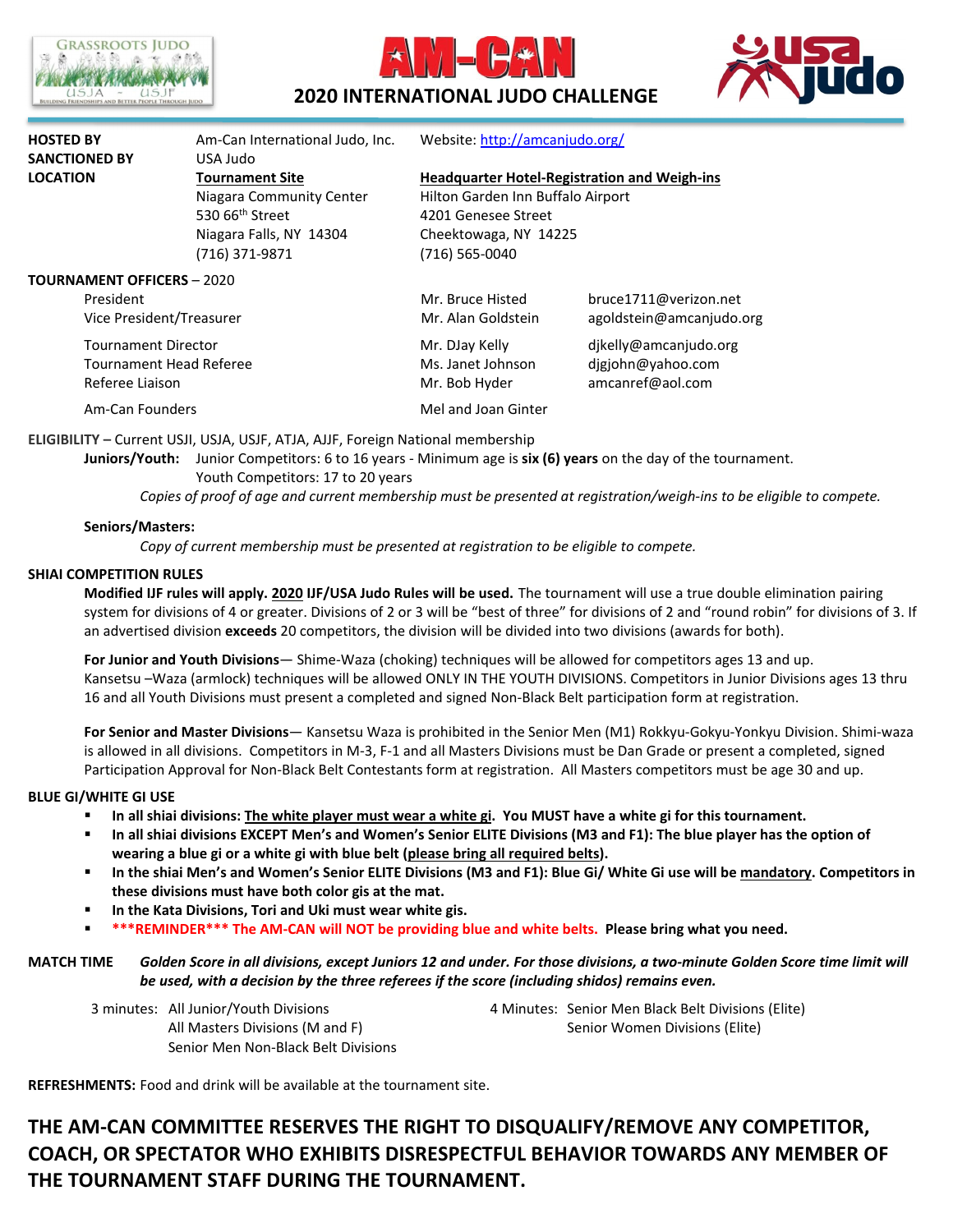SHIAI ENTRY FEE/ REGISTRATION DEADLINES  $***$ No mail-in registrations allowed – only online and walk-ins\*\*\*

### **ONLINE REGISTRATION at www.amcanjudo.org**

**\$75.00** *Paid by May 12, 2020* **(Best Savings!) \$85.00** *Paid between May 13 – May 19, 2020* **On‐Line registration closes 11:59 PM EST May 19, 2020** **\$95.00** *WALK‐INS day of registration* **\$25.00** *for Each Additional Division.*

#### **PAYMENT**

- All entry fees must be in **US Currency/US Funds**. Postal Money Orders and Certified Bank Checks must be in **US FUNDS.**
- Make checks payable to: **AM‐CAN JUDO**. Refunds only with a Doctor's Note. Substitutions are allowed.

#### $\blacklozenge$  NEW FOR THIS YEAR - No private weigh-ins - Dress appropriately - 1 kg (2.2 lb.) weight allowance.

**SHIAI REGISTRATION AND WEIGH‐INS** – **Tournament Headquarters ‐ Hilton Garden Inn Buffalo Airport**

All Shiai Divisions Saturday, May 23 3:00 PM to 5:00 PM and 6:00 PM to 8:00 PM Weigh‐ins **end at 8:00 PM**. *NO WALK‐INS WILL BE ACCEPTED ON SUNDAY.* No weigh-ins will be at the Tournament Site except for pre-registered Seniors and Masters. See next section.

**PRE‐REGISTERED/PRE‐PAID SENIORS and MASTERS who enter their actual weight** on their on‐line applications may check in to verify their weights and show their membership cards at the TOURNAMENT SITE on **Sunday, May 24, from 8:00 am to 9:00 am** thereby bypassing Saturday's registration times. If the weight is not on the application to be verified, the competitor will be considered a no‐ show.

In the event a competitor's verified weight is over the division limit, if there is a heavier weight division that he/she has not already registered for as a second division, every effort will be taken by the staff to place that competitor in a heavier division. If there is no division available, **there are NO REFUNDS of fees**.

In the interest of setting the Masters pool sheets in a timely manner, the 60-minute check-in time will be strictly adhered to.

#### **OPENING CEREMONY, SHIAI COMPETITION TIMES**

Opening Ceremony: **9:00 AM** Sunday. **Competition beginning with Masters** to start immediately after. **Senior Divisions will not begin before 12:00 PM.**

Masters, Junior and Youth competitors should be in their gis for line‐up, introductions, and bow‐in. Seniors at the site in the morning are invited to bow in at the Opening Ceremony. The start of each division will be announced and posted throughout the day. Divisions will start as mats become available.

*There will be a short coaches' meeting with Ms. Janet Johnson, Head Referee, before the Opening Ceremony.*

AWARDS: Awards will be given when all place-holders are available at the Awards Area. This may require some wait times for **competitors fighting in multiple divisions.**

- **INDIVIDUAL AWARDS**  $1^{st}$  place,  $2^{nd}$  place,  $3^{rd}$  place medals in all divisions.
- *Warrior Brand* Black Label Competition gis will be awarded to **winners** in the Men's and Women's **Senior ELITE divisions** with **5 or more competitors**. – Courtesy of AM‐CAN sponsor **PACILLO'S FITNESS.**
- **Competitors should be in their judo gis or club uniforms for the award presentations.**

#### **CHALLENGE CUPS:**

 $\blacklozenge$  Points for the Challenge Cups will be awarded to place winners who have won at least ONE match regardless of being awarded a medal. Kata place winners must beat at least one other team: 5 pts. for First place, 3 pts. for Second place, 1 pt. for Third place.

- **Junior Cup and \$500 monetary award** Awarded to the club with the most points for Junior/Youth competition.
- **Senior Cup and \$500 monetary award** Awarded to the club with the most points for Kata/Masters/Senior competition.
- **AM‐CAN Challenge Cup and \$500 monetary award –** awarded to the club with the most points in all divisions for the tournament.
- **International Cup** awarded to a non-USA / non-Canadian club with the most points in all divisions for the tournament. Monetary awards are being given in memory of Sensei Tony Grisanti of Kin Tora Judo Club in recognition of his contributions and *generosity towards the promotion of Judo and its core principles.*

**MANDATORY REFEREE MEETING:** 7:30 AM Sunday at the venue. Certified referees are expected to bring their radios and earpieces.

**NATIONAL REFEREE CERTIFICATION TESTING:** This competition serves as a National Referee Certification testing event. Testing for Regional Referee Level will also be offered. National Referee Certification Team TBA. A minimum of one A or B level referee will oversee each mat.

- **REFEREE SEMINAR:** By Rick Celotto ‐ Saturday 9:45 AM to 5:00 PM Saturday at the Headquarters Hotel Casual attire
- **REFEREE CERTIFICATION:** Tournament Referee and Certification Meeting Saturday 6:00 PM ‐ 8:00 PM at the Headquarter Hotel. Written exam administered at 8:00 PM for all candidates. PLEASE attend even if you came to the all‐day seminar. Candidates for certification MUST attend. Casual attire. PLEASE contact Janet Johnson at djgjohn@yahoo.com if you plan to take an examination.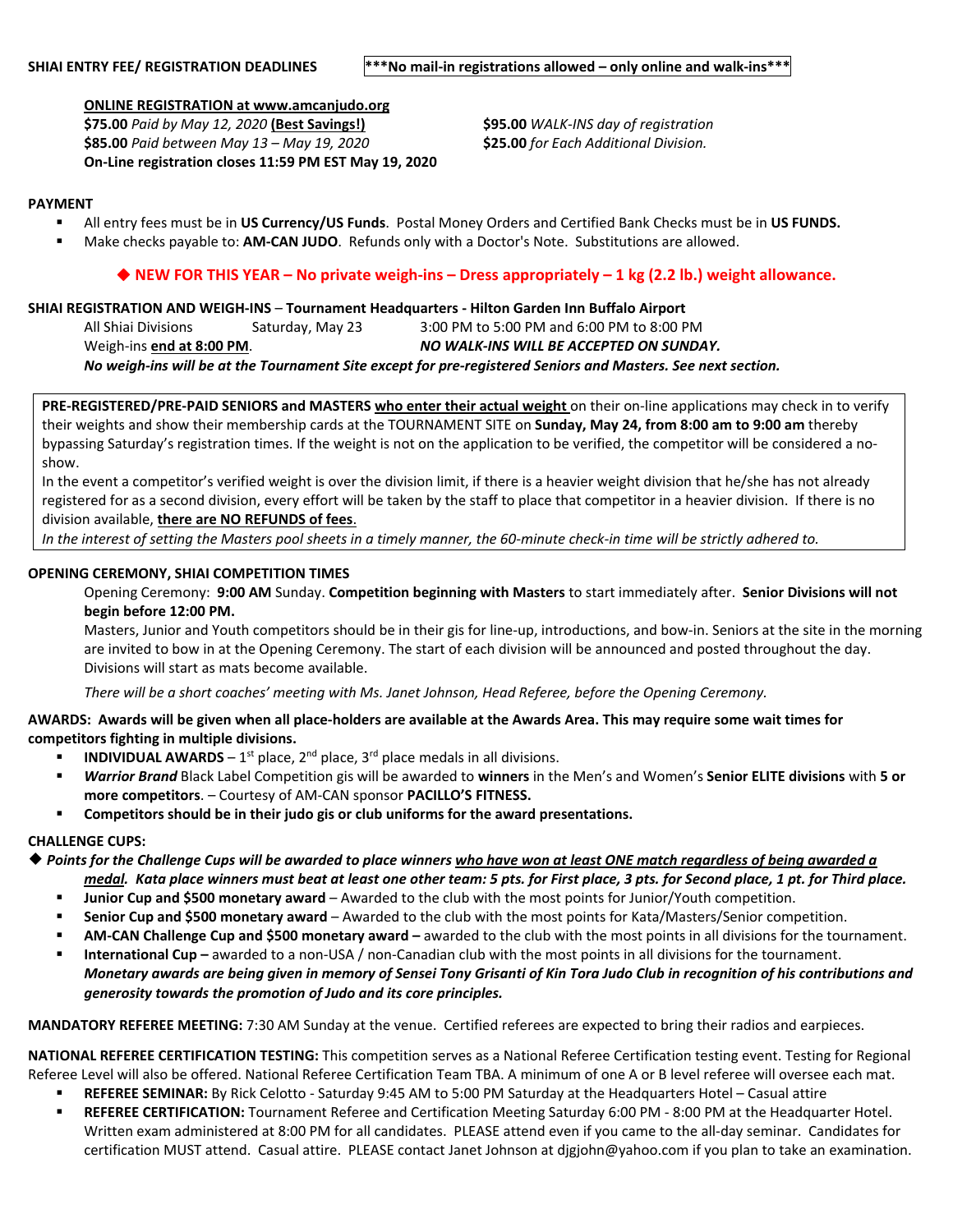**AGE AND WEIGHT DIVISIONS** ALL DIVISION WEIGHTS ARE STATED AND RECORDED IN KILOGRAMS. For your information, multiply by 2.2 for weight in pounds.

- **Divisions may be modified at the discretion of the tournament committee or head match‐setter**
- ◆ NEW THIS YEAR Junior divisions will be split between Novice (White, Yellow and Orange) and Elite (Green and above).

| <b>Junior Divisions</b> | <b>GENDER</b> | <b>AGES</b>   | <b>WEIGHTS (KILOGRAMS)</b>  | <b>RANKS</b> |
|-------------------------|---------------|---------------|-----------------------------|--------------|
|                         | <b>BOYS</b>   | $6 - 8$ years | 20, 23, 27, 32, 37, 37+     | All Ranks    |
|                         | <b>BOYS</b>   | 9-10 years    | 27, 32, 37, 42, 47, 47+     | All Ranks    |
|                         | <b>BOYS</b>   | $11-12$ years | 32, 37, 42, 47, 52, 58, 58+ | All Ranks    |
|                         | <b>BOYS</b>   | $13-14$ years | 42, 47, 52, 58, 65, 73, 73+ | All Ranks    |
|                         | <b>BOYS</b>   | $15-16$ years | 55, 60, 66, 73, 81, 90, 90+ | All Ranks    |
|                         | <b>GIRLS</b>  | 6-8 years     | 20, 23, 28, 32, 32+         | All Ranks    |
|                         | <b>GIRLS</b>  | 9-10 years    | 28, 32, 37, 42, 42+         | All Ranks    |
|                         | <b>GIRLS</b>  | $11-12$ years | 28, 32, 37, 42, 47, 52, 52+ | All Ranks    |
|                         | <b>GIRLS</b>  | $13-14$ years | 42, 47, 52, 57, 63, 70, 70+ | All Ranks    |
|                         | <b>GIRLS</b>  | $15-16$ years | 52, 57, 63, 70, 78, 78+     | All Ranks    |

| <b>Youth Divisions</b> | <b>GENDER</b> | <b>AGES</b> | <b>WEIGHTS (KILOGRAMS)</b> | <b>RANKS</b> |
|------------------------|---------------|-------------|----------------------------|--------------|
|                        | <b>BOYS</b>   | 17-20 vears | 60, 66, 73, 81, 90, 90+    | All Ranks    |
|                        | <b>GIRLS</b>  | 17-20 vears | 52, 57, 63, 70, 78, 78+    | All Ranks    |

| <b>Men's Divisions</b> | <b>SENIOR MEN IJF Weight Classes</b> |       |                                                              | 55kg                                         | 60kg | 66kg | 73kg | 81kg           | 90kg                 | 100kg                 | $100kg+$ |
|------------------------|--------------------------------------|-------|--------------------------------------------------------------|----------------------------------------------|------|------|------|----------------|----------------------|-----------------------|----------|
|                        | <b>DIVISIONS</b>                     |       |                                                              |                                              |      |      |      |                | <b>RANKS</b>         |                       |          |
| Senior Men<br>$M-1$    |                                      |       |                                                              |                                              |      |      |      |                |                      | Rokkyu, Gokyu, Yonkyu |          |
|                        | Senior Men                           | $M-2$ |                                                              |                                              |      |      |      |                | Sankyu, Nikyu, Ikkyu |                       |          |
|                        | Senior Men (Elite)                   | $M-3$ | $\blacklozenge$ Blue and White Gis required in this division |                                              |      |      |      | All Dan Grades |                      |                       |          |
|                        | Men's Masters<br>$M-4$               |       |                                                              | Divisions will be divided by age and weight  |      |      |      | All Ranks      |                      |                       |          |
|                        |                                      |       |                                                              | with close attention to fairness and safety. |      |      |      |                |                      |                       |          |

#### **Women's Division**

| ns. | <b>SENIOR WOMEN IJF Weight Classes</b>                                     |  |  | 44kg                                                                                        | 48kg | 52kg | 57kg      | 63kg | 70kg         | 78kg | 78kg+ |
|-----|----------------------------------------------------------------------------|--|--|---------------------------------------------------------------------------------------------|------|------|-----------|------|--------------|------|-------|
|     | <b>DIVISIONS</b>                                                           |  |  |                                                                                             |      |      |           |      | <b>RANKS</b> |      |       |
|     | ♦ Blue and White Gis required in this division<br>Senior Women (Elite) F-1 |  |  |                                                                                             |      |      |           |      | All Ranks    |      |       |
|     | <b>Women's Masters</b>                                                     |  |  | Divisions will be divided by age and weight<br>with close attention to fairness and safety. |      |      | All Ranks |      |              |      |       |

◆ Women's division under 44Kg and Men's division under 55 Kg will be added if there are at minimum four (4) registrations.

#### **COMPETING IN MULTIPLE SHIAI DIVISIONS:** Requirements and Restrictions

For Kata teams, any shiai division will be considered a second division. Competitors **must be registered** for multiple divisions at Weigh‐ ins and Registration. The second and subsequent divisions for Seniors must be a heavier weight/same rank division, same weight/higher rank division or heavier weight/ higher rank division. Masters may compete in the Senior divisions in the same or heavier weight class and appropriate rank division or higher. For Junior and Youth, the second and subsequent divisions must be same age/heavier weight, older/ same weight, or older/heavier weight. There will be **no** registering for additional divisions allowed on Sunday at the tournament.

#### **COMPETITORS UNDER AGE 18:**

Parental or Guardian signatures and contact information must be provided on the entry form, on the Competition Waiver form, and **on the Power of Attorney form.** 

**JUNIORS AND YOUTH COMPETING IN SENIOR SHIAI DIVISIONS:** Junior and Youth boys may compete in the rank appropriate divisions according to the above restrictions. Junior and Youth girls may compete in the Senior Elite Women's Division (F‐1).

**The tournament officials reserve the right to refuse a competitor the opportunity to compete if there is, in their opinion, a safety concern.** 

**The AM‐CAN committee reserves the right to make any changes necessary in the best interest of the contestants or to reject any forms that contain false information.**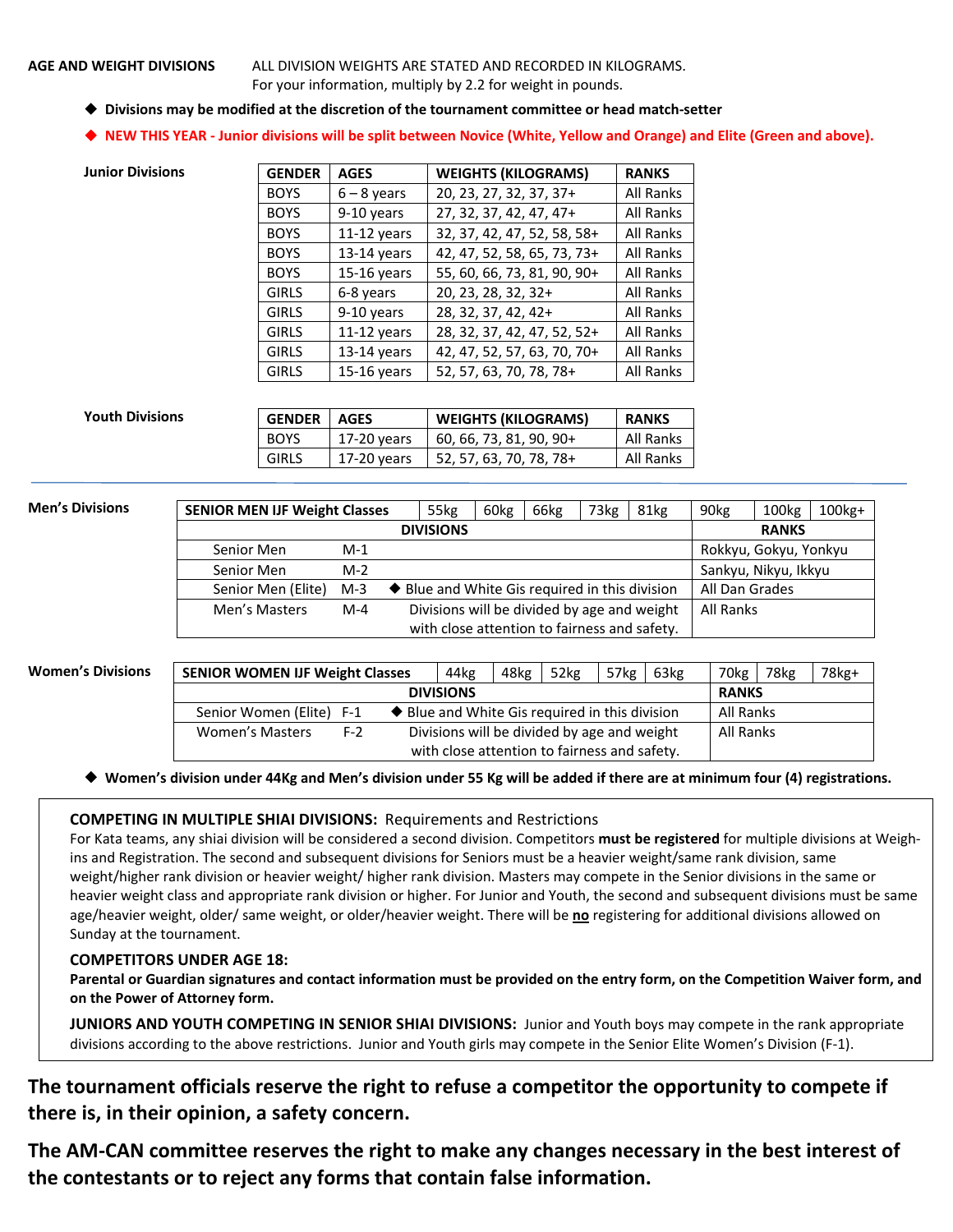

KATA COMPETITION



# **SATURDAY, MAY 23, 2020**

#### **REGISTRATION: \*\*\*No mail‐in registrations allowed – only online and walk‐ins\*\*\***

#### **ONLINE REGISTRATION at www.amcanjudo.org through May 19.**

**WALK‐IN REGISTRATION** from 3:00 to 4:00 PM Saturday, May 23, 2020, at the Tournament Site: Niagara Community Center.

### **COMPETITOR CHECK‐IN AND TOURNAMENT START:**

ALL COMPETITORS must check in by 4:00 PM Saturday at the Tournament Site: Niagara Community Center. Tournament start time is 5:00 PM Saturday.

#### **KATA DIVISIONS:**

Nage‐No‐Kata Katame‐No‐Kata Ju‐No‐Kata Kime‐No‐Kata Goshin‐Jutsu

#### **TEAM MAKE‐UP:**

Same Gender Teams and Mixed Gender Teams will compete in the same kata divisions.

#### **ELIGIBILITY:**

Current USJI, USJA, USJF, ATJA, AJJF, Foreign National membership. *Copies of current membership for Tori and Uki must be sent with application or presented at registration to be eligible to compete.* 

### **REQUIRED FORMS – all to be presented at REGISTRATION:**

- *A Kata competition entry form for each team for EACH kata division entered.*
- *A signed competition waiver (Form #3) for each competitor.*
- Competitors under age 18: *A parent or legal guardian must sign the competition waiver (Form #3) and complete/sign the Power of Attorney form (Form #5).*

#### **AWARDS:**

Individual  $1<sup>st</sup>$ ,  $2<sup>nd</sup>$ , and  $3<sup>rd</sup>$  Place medals will be awarded to the teams in each Kata division.

#### **CUP POINTS:**

Teams must **beat at least one other team** to be awarded points. First place: 5 pts, Second place: 3 pts, Third Place 1 pt. All Kata points will count for the Senior Cup and the overall Challenge Cup regardless of the team members' ages. If Tori and Uke on a winning Kata team are from different clubs, Tori's club will be awarded the points.

#### **JUDOGIS:**

**White** judogis in regulation size are mandatory for Tori and Uke

#### **COMPETING IN MULTIPLE KATA DIVISIONS:**

The **same team** may compete in up to **two (2) katas** (Uke and Tori may switch roles). Separate entry forms must be completed for each kata entered.

#### **ENTRY FEES:**

#### **ONLINE REGISTRATION at www.amcanjudo.org**

**\$125** Paid by May 19, 2020 ‐ **On‐line registration closes 11:59 PM EST May 19, 2020**

**\$200** WALK‐INS day of registration

**\$50** per pair for the second kata (must be the same pair).

If competing in BOTH kata and shiai, the shiai will be considered a second division and the competitor will be charged only \$25.00 per shiai division.

#### **PAYMENT:**

All entry fees must be in **US Currency/US Funds**

- Postal Money Orders and Certified Bank Checks must be in **US FUNDS**
- Make checks payable to: **AM‐CAN JUDO**. No refunds (Doctor certificate exemption)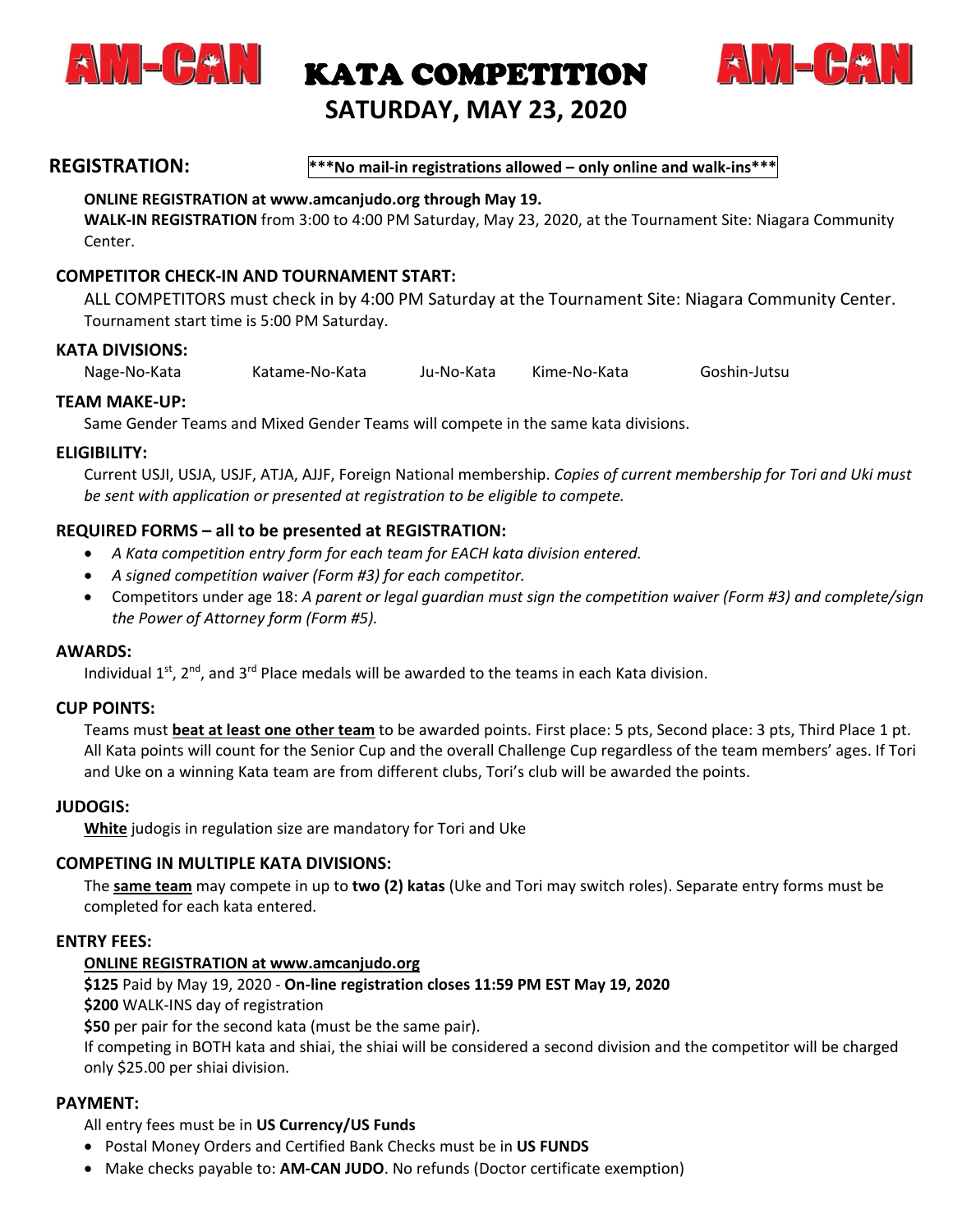

# **1. SHIAI COMPETITOR ENTRY FORM**

\*\*\* Form to be used for walk-ins only \*\*\*

### 2020 International Judo Challenge

Applying Online? Go to amcanjudo.org

ALL COMPETITORS MUST HAVE A VALID MEMBERSHIP ID CARD (USJI, USJA, USJF, ATJA, AJJF, FOREIGN) TO PRESENT AT WEIGH-INS. NO EXCEPTIONS!

### **PAYMENT STATUS:**

(Official Use Only)

|                                                                                                      | <b>COMPETITOR DATA - Please print</b> |                               |                        |     |                                                                                               | <b>DIVISION DATA</b>                |                    |                  |
|------------------------------------------------------------------------------------------------------|---------------------------------------|-------------------------------|------------------------|-----|-----------------------------------------------------------------------------------------------|-------------------------------------|--------------------|------------------|
|                                                                                                      |                                       |                               |                        |     | <b>Division</b>                                                                               |                                     |                    | Up in<br>Weight? |
| Last Name                                                                                            |                                       |                               | <b>First Name</b>      |     |                                                                                               |                                     |                    |                  |
|                                                                                                      |                                       |                               |                        |     |                                                                                               |                                     |                    |                  |
| Rank                                                                                                 |                                       |                               | Date of Birth          |     |                                                                                               |                                     |                    |                  |
|                                                                                                      |                                       |                               |                        |     |                                                                                               |                                     |                    |                  |
| If Junior, Belt Color                                                                                |                                       | Cell/Mobile Phone             |                        |     |                                                                                               |                                     |                    |                  |
|                                                                                                      |                                       |                               |                        | Sex |                                                                                               | Pre-Reg.                            |                    |                  |
|                                                                                                      | <b>Street Mailing Address</b>         |                               |                        |     |                                                                                               | Weight                              |                    |                  |
|                                                                                                      |                                       |                               |                        | Age |                                                                                               |                                     | As of May 24, 2020 |                  |
| City                                                                                                 | ST/Prov                               | Zip code                      | Country                |     |                                                                                               |                                     |                    |                  |
|                                                                                                      |                                       |                               |                        |     | Membership Card:<br>(USJI, USJA, USJF, ATJA, FOREIGN)                                         |                                     |                    |                  |
| <b>Email Address</b>                                                                                 |                                       |                               | Phone                  |     | Card #                                                                                        |                                     |                    |                  |
|                                                                                                      | JUDO CLUB DATA - Please print         |                               |                        |     | Exp. Date                                                                                     |                                     |                    |                  |
|                                                                                                      |                                       |                               |                        |     |                                                                                               | <b>OFFICIAL USE ONLY</b>            |                    |                  |
| Club Name                                                                                            |                                       |                               | <b>Instructor Name</b> |     |                                                                                               |                                     |                    |                  |
|                                                                                                      |                                       |                               |                        |     | <b>Official Weight</b>                                                                        |                                     |                    |                  |
| Instructor: Mobile/Cell #                                                                            |                                       | Club/Instructor Email Address |                        |     |                                                                                               | <b>FORMS</b>                        |                    |                  |
|                                                                                                      |                                       |                               |                        |     | 1.                                                                                            | <b>SHIAI Competitor Form</b>        |                    |                  |
|                                                                                                      | <b>Street Mailing Address</b>         |                               |                        |     | 3.                                                                                            | <b>Competition Liability Waiver</b> |                    |                  |
|                                                                                                      |                                       |                               |                        |     | 4.                                                                                            | Participation Approval              |                    |                  |
| City                                                                                                 | ST/Prov                               | Zip code                      | Country                |     | Power of Attorney<br>5.                                                                       |                                     |                    |                  |
| PARENT / GUARDIAN CONTACT INFORMATION - Please print                                                 |                                       |                               |                        |     | Your registration will NOT be processed                                                       |                                     |                    |                  |
| All Competitors Under Age 18 Must Complete This Section                                              |                                       |                               |                        |     |                                                                                               | without all 4 forms                 |                    |                  |
|                                                                                                      |                                       |                               |                        |     |                                                                                               | <b>IDENTIFICATION</b>               |                    |                  |
|                                                                                                      | Parent/Guardian Contact Name          |                               |                        |     |                                                                                               | <b>JUNIORS AND YOUTH</b>            |                    |                  |
|                                                                                                      |                                       |                               |                        |     | Copy of Birth Certificate                                                                     |                                     |                    |                  |
| Home Phone                                                                                           |                                       | Mobile/Cell Phone             |                        |     | Copy of Membership card                                                                       |                                     |                    |                  |
|                                                                                                      |                                       |                               |                        |     | <b>SENIORS AND MASTERS</b>                                                                    |                                     |                    |                  |
|                                                                                                      | <b>Email Address</b>                  |                               |                        |     | Copy of Membership card                                                                       |                                     |                    |                  |
|                                                                                                      | <b>Medical Contact Data</b>           |                               |                        |     | ALL COMPETITORS MUST HAVE A VALID USJI, USJA,                                                 |                                     |                    |                  |
|                                                                                                      |                                       |                               |                        |     | USJF, ATJA, AJJF OR FOREIGN MEMBERSHIP CARD                                                   |                                     |                    |                  |
|                                                                                                      |                                       |                               |                        |     | Questions? Call 585-498-6844                                                                  |                                     |                    |                  |
|                                                                                                      |                                       |                               |                        |     | Email registration@amcanjudo.org                                                              |                                     |                    |                  |
| <b>SHIAI TOURNAMENT ENTRY FEES</b> ***No mail-in registrations allowed - only online and walk-ins*** |                                       |                               |                        |     |                                                                                               |                                     |                    |                  |
|                                                                                                      |                                       |                               |                        |     | All are stated and must be paid in US CURRENCY for cash or US FUNDS for checks / money orders |                                     |                    |                  |
| <b>ONLINE REGISTRATION at amcanjudo.org</b><br>\$75.00 Paid by May 12, 2020 (Best Savings!)          |                                       |                               | \$95.00 WALK-INS       |     |                                                                                               |                                     |                    |                  |
|                                                                                                      |                                       |                               |                        |     |                                                                                               |                                     |                    |                  |

\$85.00 Paid between May 13 - May 19, 2020 On-Line registration closes 11:59 PM EST May 19, 2020 \$25.00 for Each Additional Division.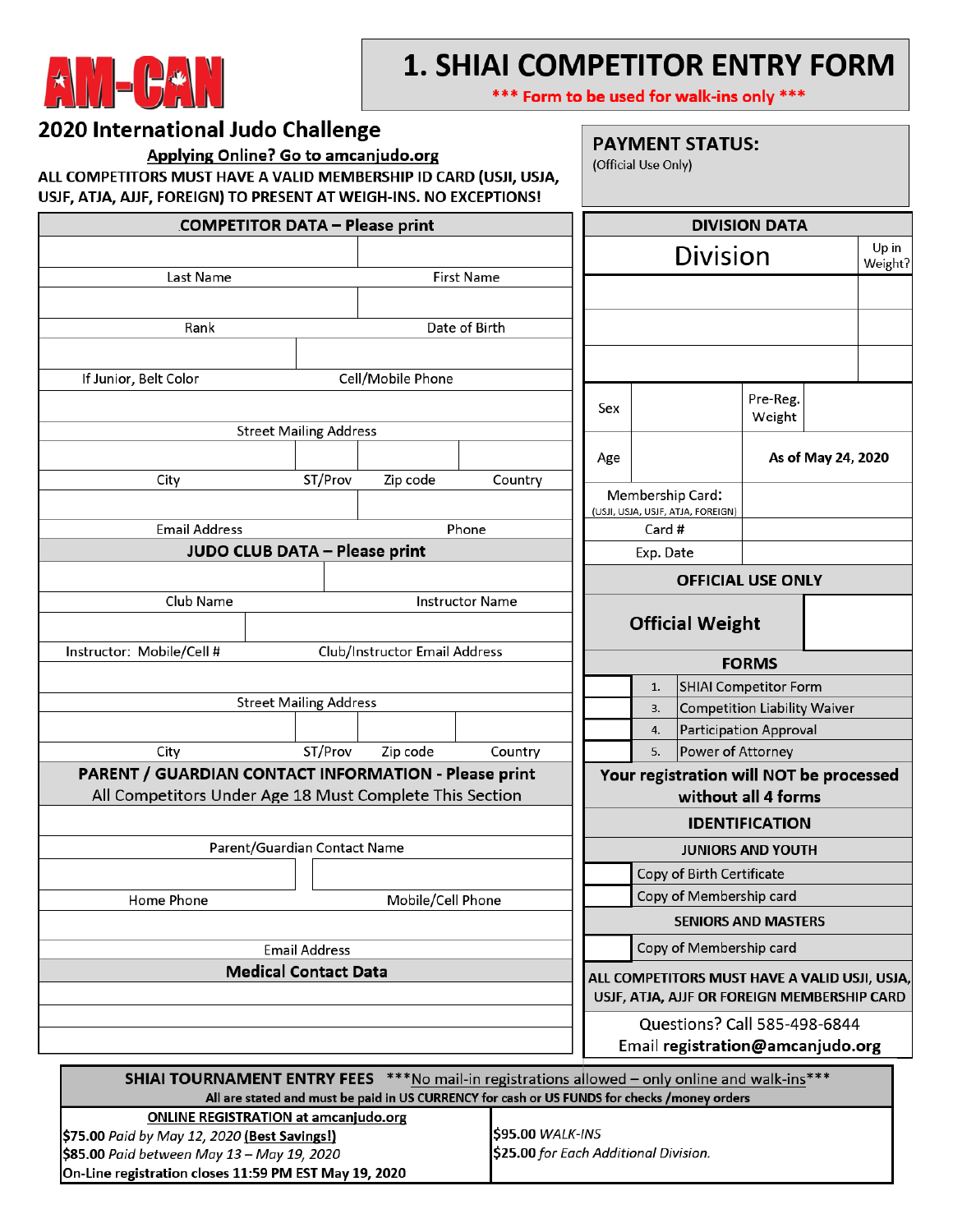

# **2. KATA TEAM ENTRY FORM**

**Please fill out a separate form for each KATA entered.**

### **2020 International Judo Challenge**

**For best price**

**Pre‐Registration: www.amcanjudo.org** 

**PAYMENT STATUS:**

(Official Use Only)

ALL COMPETITORS MUST HAVE A VALID MEMBERSHIP ID CARD (USJI, USJA, USJF, FOREIGN) TO PRESENT AT REGISTRATION.

OFFICIAL USE ONLY: Your registration will NOT be processed without the following. REGISTRAR: Check the boxes when presented: 2. KATA Competitor Form 3. Competition Liability Waiver 5. Power of Attorney Membership card **KATA: CHECK THE KATA YOU ARE REGISTERING FOR (one per entry form) NAGE NO KATA KATAME NO KATA JU NO KATA KIME NO KATA GOSHIN JUTSU**

|            | <b>UKI</b>                    |                     |  |  |  |
|------------|-------------------------------|---------------------|--|--|--|
|            |                               |                     |  |  |  |
| First Name | Last Name                     | First Name          |  |  |  |
|            |                               |                     |  |  |  |
|            | <b>Street Mailing Address</b> |                     |  |  |  |
|            |                               |                     |  |  |  |
|            | <b>Street Mailing Address</b> | <b>PLEASE PRINT</b> |  |  |  |

|            | City                            | ST/               | Zip code                | Countrv |            | Citv                            | ST/               | Zip code                | Country |
|------------|---------------------------------|-------------------|-------------------------|---------|------------|---------------------------------|-------------------|-------------------------|---------|
|            |                                 | Prov              |                         |         |            |                                 | Prov              |                         |         |
|            |                                 |                   |                         |         |            |                                 |                   |                         |         |
|            |                                 |                   |                         |         |            |                                 |                   |                         |         |
|            | Email Address (age 18 and over) |                   | Phone (age 18 and over) |         |            | Email Address (age 18 and over) |                   | Phone (age 18 and over) |         |
| Membership |                                 | $C$ ard # $\cdot$ |                         |         | Membership |                                 | $C$ ard # $\cdot$ |                         |         |

| (US, CAN, FOREIGN) | Caiu #. |                                                                                         | (US, CAN, FOREIGN) |  | Caiu #.         |  |
|--------------------|---------|-----------------------------------------------------------------------------------------|--------------------|--|-----------------|--|
|                    |         | JUDO CLUB(S) INFORMATION If Tori and Uki are from the same club, fill in Tori side only |                    |  |                 |  |
|                    |         |                                                                                         |                    |  |                 |  |
| Club Name          |         | Instructor Name                                                                         | Club Name          |  | Instructor Name |  |
|                    |         |                                                                                         |                    |  |                 |  |

| Instructor: Cell # | Other Phone                   | Instructor Email Address | Instructor: Cell # | Other Phone                   | <b>Instructor Email Address</b> |
|--------------------|-------------------------------|--------------------------|--------------------|-------------------------------|---------------------------------|
|                    |                               |                          |                    |                               |                                 |
|                    |                               |                          |                    |                               |                                 |
|                    | <b>Street Mailing Address</b> |                          |                    | <b>Street Mailing Address</b> |                                 |
|                    |                               |                          |                    |                               |                                 |

| City                                                                                                 | State/Prov | Zip code | Countrv | City | State/Prov | Zip code | Country |
|------------------------------------------------------------------------------------------------------|------------|----------|---------|------|------------|----------|---------|
| <b>PARENT / GUARDIAN CONTACT INFORMATION</b> All Competitors Under Age 18 Must Complete This Section |            |          |         |      |            |          |         |
|                                                                                                      |            |          |         |      |            |          |         |

| Parent/Guardian Contact Name | Parent/Guardian Contact Name |
|------------------------------|------------------------------|
|                              |                              |

Home Phone **Mobile/Cell Phone Home Phone** Home Phone **Mobile/Cell Phone** 

Email Address Email Address

KATA ENTRY FEES: All are stated and must be paid in US CURRENCY for cash or US FUNDS for checks /money orders

\$125.00 Paid by May 19, 2020 on-line (www.amcanjudo.org). On-line registration ends 11:59 PM EST May 19, 2020. \$200.00 WALK-INS day of registration. \$50 per pair for the second kata (must be the same pair). If competing in BOTH kata and shiai, the shiai will be considered a second division and the competitor will be **charged only \$25.00 per shiai division.**Questions? Call 585 978‐1252 or Email **registration@amcanjudo.org.**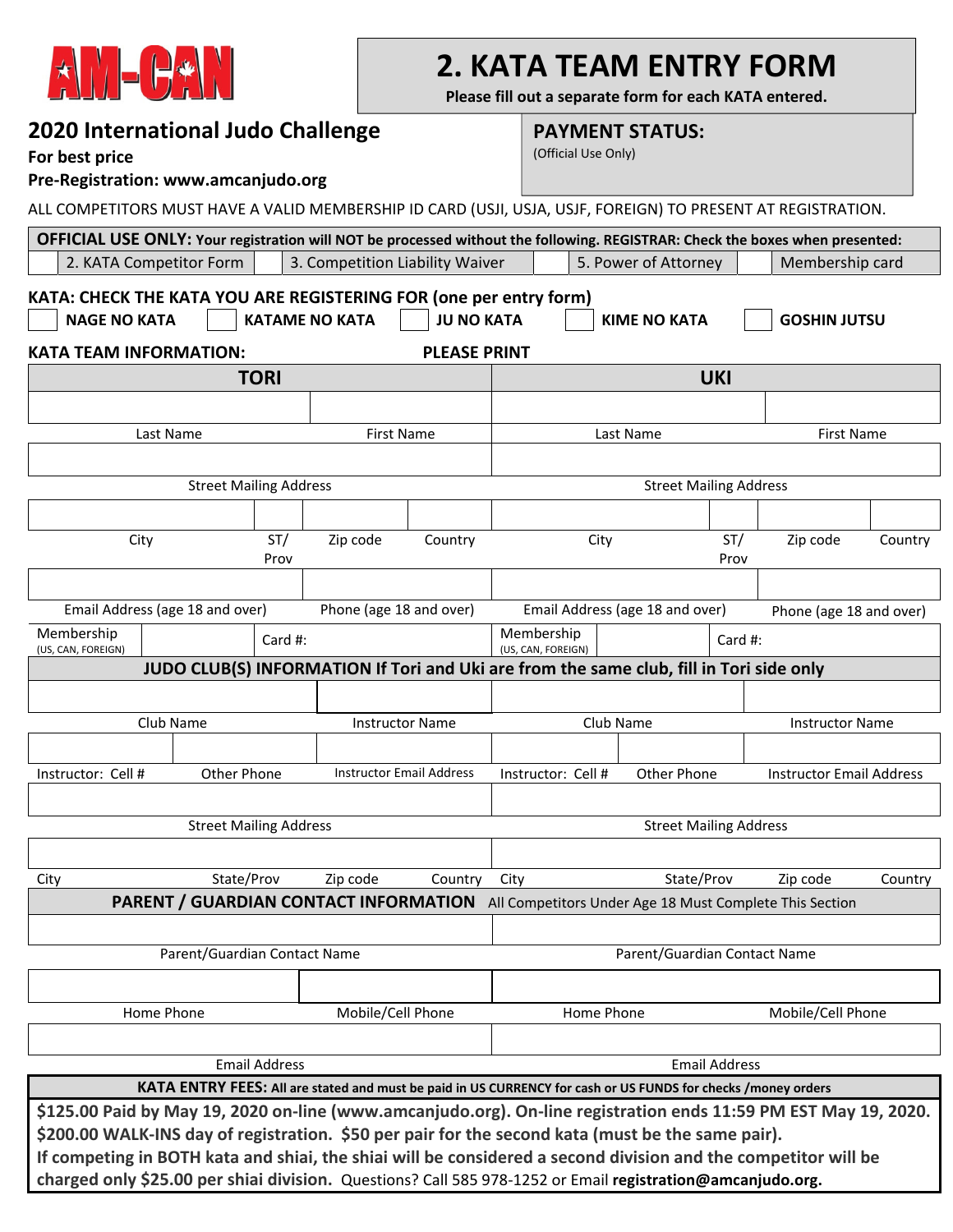# **3. SHIAI and KATA Competition Liability Waiver**

#### **Competitor Name ‐ Registration Confirmation #:**

#### **WARNING, WAIVER AND RELEASE OF LIABILITY AND AGREEMENT TO PARTICIPATE**

In consideration of being permitted to participate in any way, including travel to and from, AM‐CAN INTERNATIONAL JUDO CHALLENGE, INC., and related events and activities of United States Judo, Inc., United States Judo Federation, United States Judo Association, New York State Judo, Inc., American Traditional Jujutsu Association, American Judo and Jujitsu Federation and Niagara Community Center, I hereby:

1. Acknowledge that I am familiar with the sport of Judo and understand the rules governing the sport of Judo.

2. Agree that, prior to participating, I will inspect the mats, equipment, facilities, competition pools or divisions, and the elimination or scoring system to be used, and if I believe anything is unsafe or beyond my capability, I will immediately advise my coach, supervisor and/or a tournament official of such conditions and refuse to participate.

3. Acknowledge and fully understand that I will be engaging in a contact sport that might result in serious injury, including traumatic brain injury, permanent disability or death, and severe social and economic losses due not only to my own actions, inactions or neglect, but also to the actions, inactions, or negligence of others, the rules of the sport of Judo, or conditions of the premises or of any equipment used. Further I acknowledge that there may be other risks not known to me or not reasonably foreseeable at this time.

4. Knowing the risks involved in the sport of Judo, I assume all such risks and accept personal responsibility for the damages following such injury, permanent disability, or death.

5. Release, waive, discharge and covenant not to sue the United States Judo, Inc., United States Judo Federation, United States Judo Association, New York State Judo, Inc., AM‐CAN International Judo Challenge, Inc., American Traditional Jujutsu Association, American Judo and Jujitsu Federation and Niagara Community Center, New York together with their affiliated clubs, their respective administrators, directors, agents, coaches, and other employees or volunteers of the organization, event officials, medical personnel, other participants, their parents, guardians, supervisors and coaches, sponsoring agencies, sponsors, advertisers, and if applicable, owners, lessors and lessees of premises used in conducting the event, all of whom are hereinafter referred to as "releasee", from any and all claims, demands, losses, or damages on account of injury, including permanent disability and death or damage to property caused or alleged to be caused in whole or in part by the negligence of the releasee or otherwise

I HAVE READ THE ABOVE WARNING, WAIVER, AND RELEASE, UNDERSTAND THAT I GIVE UP SUBSTANTIAL RIGHTS BY SIGNING IT, AND KNOWING THIS, SIGN IT VOLUNTARILY. I AGREE TO PARTICIPATE KNOWING THE RISKS AND CONDITIONS INVOLVED AND DO SO ENTIRELY OF MY OWN FREE **WILL. IN SIGNING THIS DOCUMENT, I AFFIRM THAT I AM AT LEAST 18 YEARS OF AGE.**

Participant (Print Name) Participant Signature Date

**\_\_\_\_\_\_\_\_\_\_\_\_\_\_\_\_\_\_\_\_\_\_\_\_\_\_\_\_\_\_\_\_\_\_\_\_\_\_ \_\_\_\_\_\_\_\_\_\_\_\_\_\_\_\_\_\_\_\_\_\_\_\_\_\_\_\_\_\_\_\_\_\_\_\_\_\_\_\_ \_\_\_\_\_\_\_\_\_\_\_\_\_**

#### **FOR PARENTS/GUARDIANS OF PARTICIPANTS OF MINORITY AGE**

#### **(UNDER AGE 18 AT TIME OF REGISTRATION)**

This is to certify that I, as parent/guardian with legal responsibility for this participant, do consent and agree to his/her release, as provided above, of all the Releasees, and, for myself, my heirs, assigns, and next of kin, I release and agree to indemnify and hold harmless the Releasees from any and all liabilities incident to my minor child's involvement or participation in these programs as provided above, even if arising from their negligence, to the fullest extent permitted by law. I have instructed the minor participant as to the above warnings and conditions and their ramifications.

**\_\_\_\_\_\_\_\_\_\_\_\_\_\_\_\_\_\_\_\_\_\_\_\_\_\_\_\_\_\_\_\_\_\_\_\_\_\_ \_\_\_\_\_\_\_\_\_\_\_\_\_\_\_\_\_\_\_\_\_\_\_\_\_\_\_\_\_\_\_\_\_\_\_\_\_\_\_\_ \_\_\_\_\_\_\_\_\_\_\_\_\_**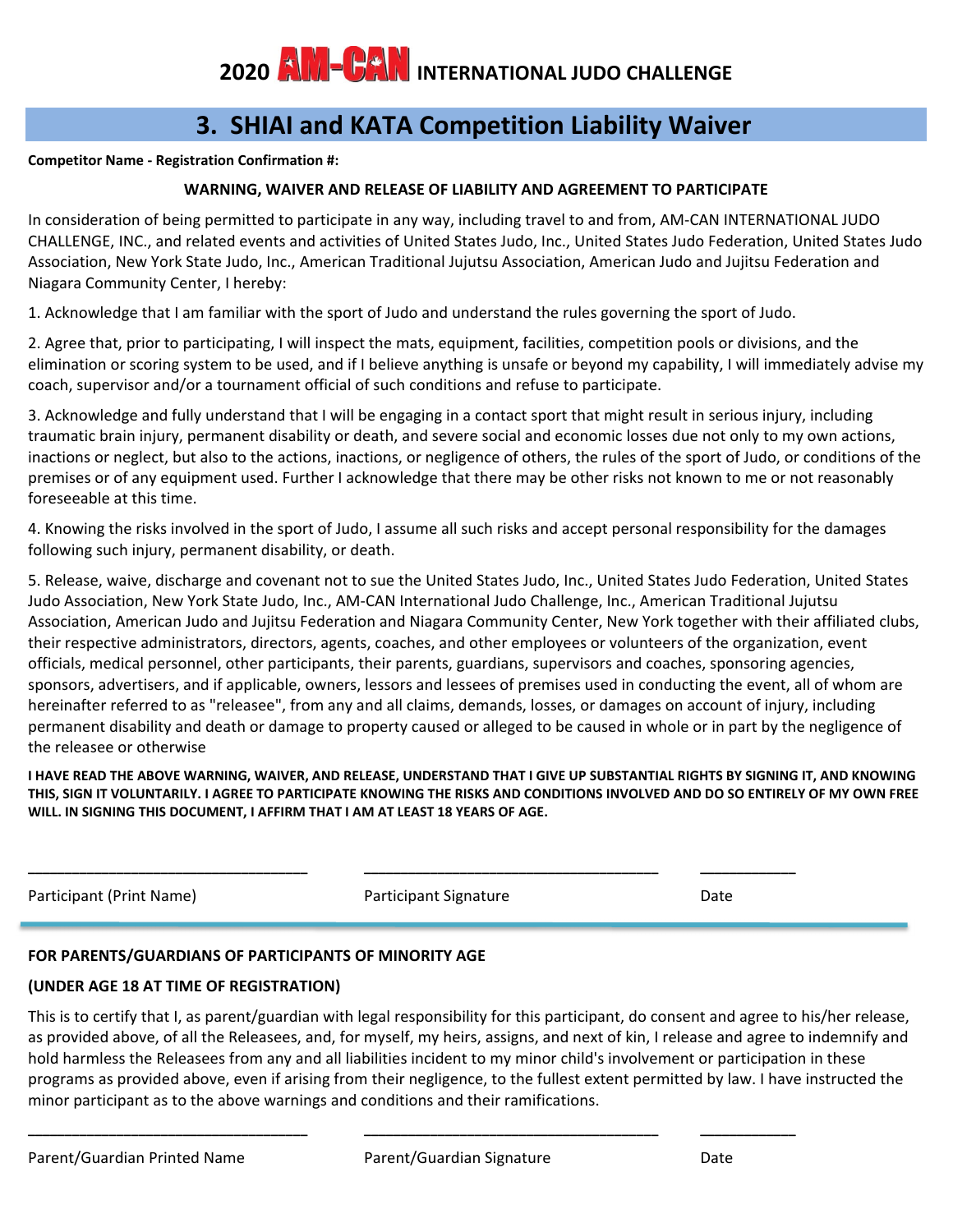**2020 INTERNATIONAL JUDO CHALLENGE**

# **4. SHIAI Participation Approval Non Black Belt Contestants**

Competitor Name - Registration Confirmation #: \_\_\_\_\_\_\_\_\_\_\_\_\_\_\_\_\_\_\_\_\_\_\_\_\_\_\_\_\_\_\_\_\_

The following certificate must be filled out for non‐black belt competitors in Junior Divisions 13 thru 16 years of age, all Youth Divisions, Senior Elite divisions (Women's F‐1 and Men's M‐3), all Masters Divisions (Men's M‐4 and Women's F‐2), and must be mailed / submitted with application. ITEM I

### **CERTIFICATE REGARDING NON‐BLACK BELT CONTESTANTS**

(Printed name of Instructor)

a Judo Instructor, who has been awarded the Judo rank of Shodan or higher, recognized by a National Governing

I \_\_\_\_\_\_\_\_\_\_\_\_\_\_\_\_\_\_\_\_\_\_\_\_\_\_\_\_\_\_\_\_\_\_\_\_\_\_\_\_\_\_\_\_\_\_\_\_\_\_\_\_\_\_\_\_\_\_\_\_\_\_\_\_\_\_\_\_\_\_\_\_\_\_\_\_\_\_\_\_\_\_\_\_\_\_\_\_\_\_\_\_

Body of Judo, certify that \_\_\_\_\_\_\_\_\_\_\_\_\_\_\_\_\_\_\_\_\_\_\_\_\_\_\_\_\_\_\_\_\_\_\_\_\_\_\_\_\_\_\_\_\_\_\_\_\_\_\_\_\_\_\_\_\_\_\_\_\_\_\_\_\_\_\_\_\_\_\_

(Printed name of competitor)

although not having been awarded the rank of Shodan or higher, is of sufficient aptitude and skill in Judo to compete in this event and division.

X\_\_\_\_\_\_\_\_\_\_\_\_\_\_\_\_\_\_\_\_\_\_\_\_\_\_\_\_\_\_\_\_\_\_\_\_\_\_\_\_\_\_\_\_\_\_\_\_\_\_\_\_\_\_\_\_ \_\_\_\_\_\_\_\_\_\_\_\_\_\_\_\_\_\_\_\_\_

(Signature and Rank of Judo Instructor) (Date)

A copy of my proof of rank (rank certificate, USA Judo, USJA, USJF membership card having die verification symbol "(V)" printed following my rank is attached.

## **Questions?**

**Call:** Days & Evenings: 585 978‐1252

**Email:** registration@amcanjudo.org

# **Bring All Registration Forms and Identification to Registration**